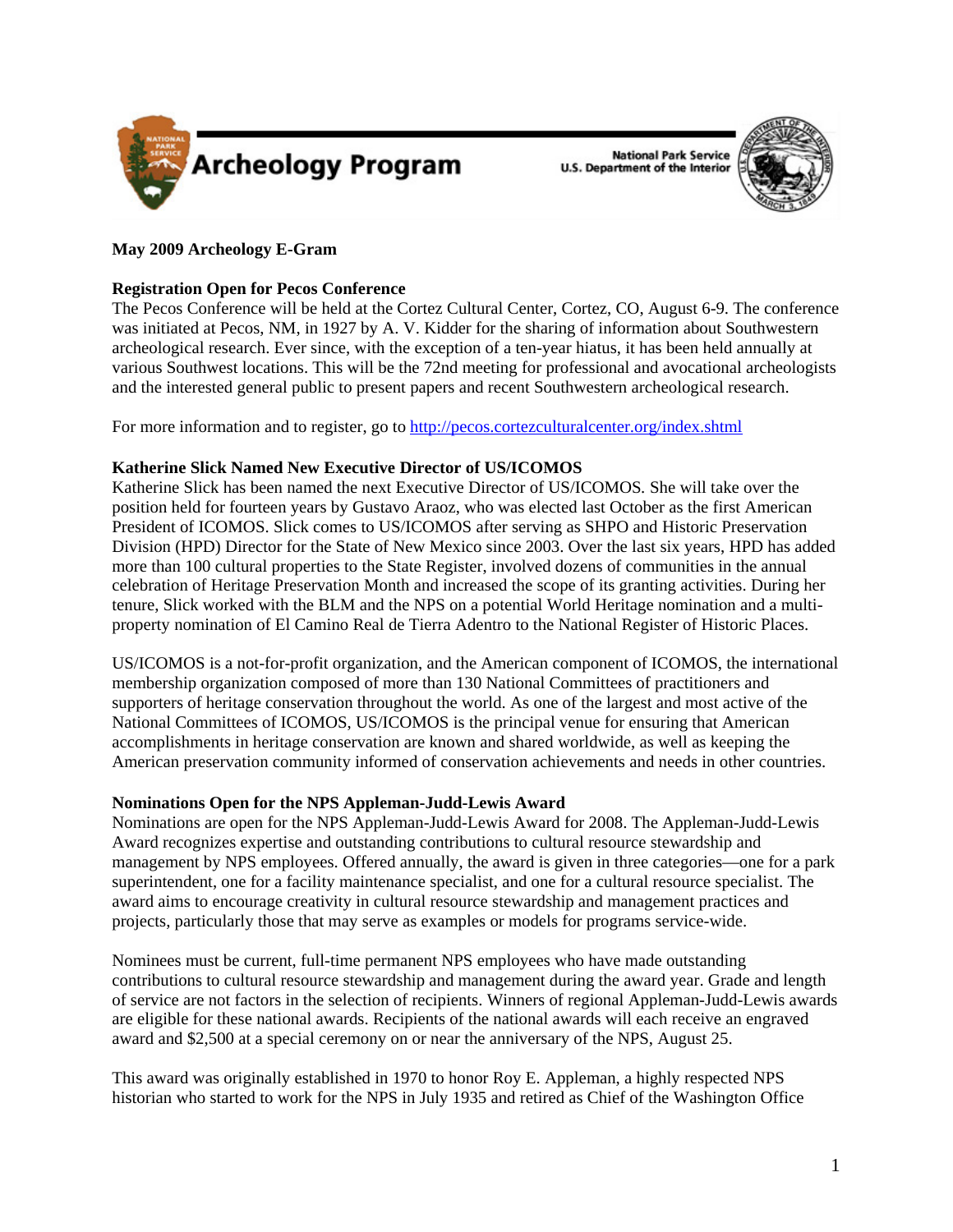Branch of Park History Studies in July 1970. In 1979, Henry A. Judd's name was added to the award upon his retirement as Chief Historical Architect to recognize his long-term efforts to preserve park historic structures. In 2006, Ralph H. Lewis' name was added to honor and commemorate his pioneering contributions to museum management within the NPS and to the museum profession at large.

Nominations are due to the Associate Director, Cultural Resources by July 10, 2009.

# **FLETC Archeological Resources Protection Training**

The Federal Law Enforcement Training Center (FLETC) presents a thirty-seven hour class which provides training in all aspects of an archeological investigation and subsequent prosecution of the crimes. Archeological Resources Protection Training is taught by accomplished instructors that are nationally recognized subject matter experts in the fields of law enforcement, archeology and law. The class cumulates in a twelve-hour archeological crime scene practical exercise where law enforcement officers and archeologists work as a team to investigate and document a crime scene. Attendees will gather and process physical evidence, write incident reports, executive summaries, search warrants, damage assessments, and provide testimony in a courtroom scenario.

This class is open to all sworn law enforcement officers, prosecutors, and Federal archeologists. To register please contact your agency's training representative at FLETC.

Dates:

September 14-18, 2009 – Department of the Navy, Jacksonville, FL (XP-ARPTP-903) September 21-25, 2009 - San Juan Public Lands Center**,** Durango, CO (XP-ARPTP-904) October 19-23, 2009 - Apostle Islands National Lakeshore, Bayfield, WI (XP-ARPTP-101) November 02-06, 2009 - Jean Lafitte NHP&P, New Orleans, LA (XP-ARPTP-102)

Contact: FLETC Senior Instructor Charles Louke, (912)280-5188

## **Badlands NP Program with Pine Ridge Reservation Rockyford School Students**

Students from Rockyford Elementary School on the Pine Ridge Indian Reservation came to Badlands NP to set up a Lakota style tipi on May 6, 2009. With Park Ranger Ellen Conroy, twenty-five  $7<sup>th</sup>$  grade students from the science and social studies classes participated in the event. The students carried the poles and canvas to the tipi location, set up and raised the tripod and arranged the remaining poles before setting the canvas in place. During the lesson, the students learned the steps of setting up a tipi in the Lakota style.

## **Place and Native Voice Website Launched**

The University of Colorado Denver's School of Public affairs has launched a website for the Place and Native Voice (PNV) Project. The PNV Project trains Native American Indian students whose family, clan, or tribe has a traditional cultural or historical relationship with NPS facilities in the Intermountain West as cultural resource interpreters. The website includes an overview of the program and interpretive materials produced by the American Indian students who have participated in the project.

The PNV project is a co-creation of The University of Colorado Denver's School of Public Affairs and the NPS. Continued funding for the PNV Project comes from the Rocky Mountain CESU and from the Intermountain Regional Headquarters of the NPS.

To visit the website, go to<http://www.placeandnativevoice.org/>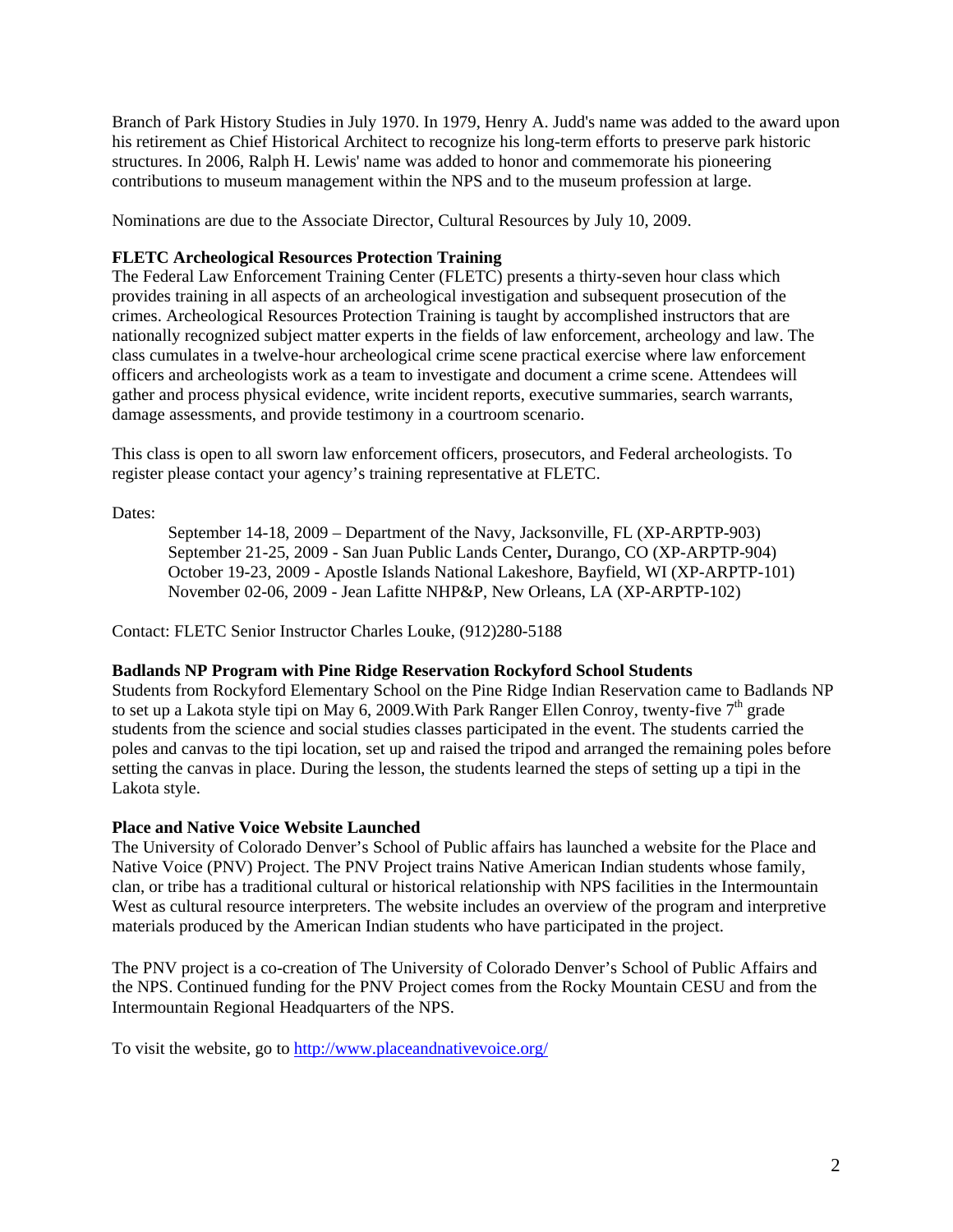#### **James Marston Fitch Charitable Foundation Grants Available**

The James Marston Fitch Charitable Foundation will award research grants of up to \$25,000 to midcareer professionals who have an academic background, professional experience, and an established identity in historic preservation or related fields including, architecture, landscape architecture, urban design, environmental planning, architectural history, and the decorative arts. While not explicitly listed, archeology may be pertinent to a research project in any of these fields.

The Foundation will also grant the Richard L. Blinder Award, a biennial award of up to \$15,000 for the best proposal exploring the preservation of an existing structure, complex of buildings, or genre of building type for use for a cultural purpose.

To learn more about both awards, go to<www.fitchfoundation.org>

#### **National Historic Landmarks Grant Program**

The National Park Foundation is offering national historic landmark grants to encourage parks to undertake documentation of new properties that may be eligible for recognition or to update the documentation of existing National Historic Landmark and National Register properties. This new or updated documentation will provide an important tool for guiding preservation decisions and developing new interpretive programming. Grants will range from \$5,000 to \$20,000. Please see the RFP for directions on how to use the online application. The deadline is August 1st.

The application is online and can be found at [https://www.grantrequest.com/SID\\_328/?SA=SNA&FID=35009](https://www.grantrequest.com/SID_328/?SA=SNA&FID=35009)

#### **New PBS Television Series Focuses on Archeology**

The Public Broadcasting Corporation will premier a television series devoted on archeology on July 8, 2009. Time Team America, based on a popular British program, will travel to five archeological sites in the U.S. and give viewers a glimpse of excavation and analytical methods of archeology.

Programs:

July 8 - The lost colony at Roanoke Island, Fort Raleigh, NC July 15 - North America's first human inhabitants, Topper, SC July 22 - The first American town founded by a freed slave, New Philadelphia, IL July 29 - Where the Fremont Indians lived 1,000 years ago, Range Creek, UT August 5 - Site of a real Wild West cavalry fort, Fort James, SD

## **Projects in Parks: Projects in Parks Needs You!**

Have you conducted an interesting archeology-related project in a national park that you would like others to know about, or know someone who has? One way to tell people about your project is through the Archeology E-gram. Send a description (up to 500 words) of your project, an abstract, one or two photographs, and any website links that you'd like distributed to dca@nps.gov. The photos should be in .jpg format, at least 800 x 600 at 72 dpi (1200 x 1600 at 150 dpi is preferred); don't forget to include captions and credits. We'll put your abstract in the Archeology E-gram, and the full text and photos on the NPS Archeology Program website. Any interpretation, conservation, education, or research projects in parks that pertain to archeology are welcome.

*Archeology E-Gram*, distributed via e-mail on a regular basis, includes announcements about news, new publications, training opportunities, national and regional meetings, and other important goings-on related to public archeology in the National Park Service and other public agencies. Recipients are encouraged to forward *Archeology E-Grams* to colleagues and relevant mailing lists. The *Archeology E-Gram* is available on the *News and Links* page <www.nps.gov/archeology/public/news.htm>on the Archeology Program web site.